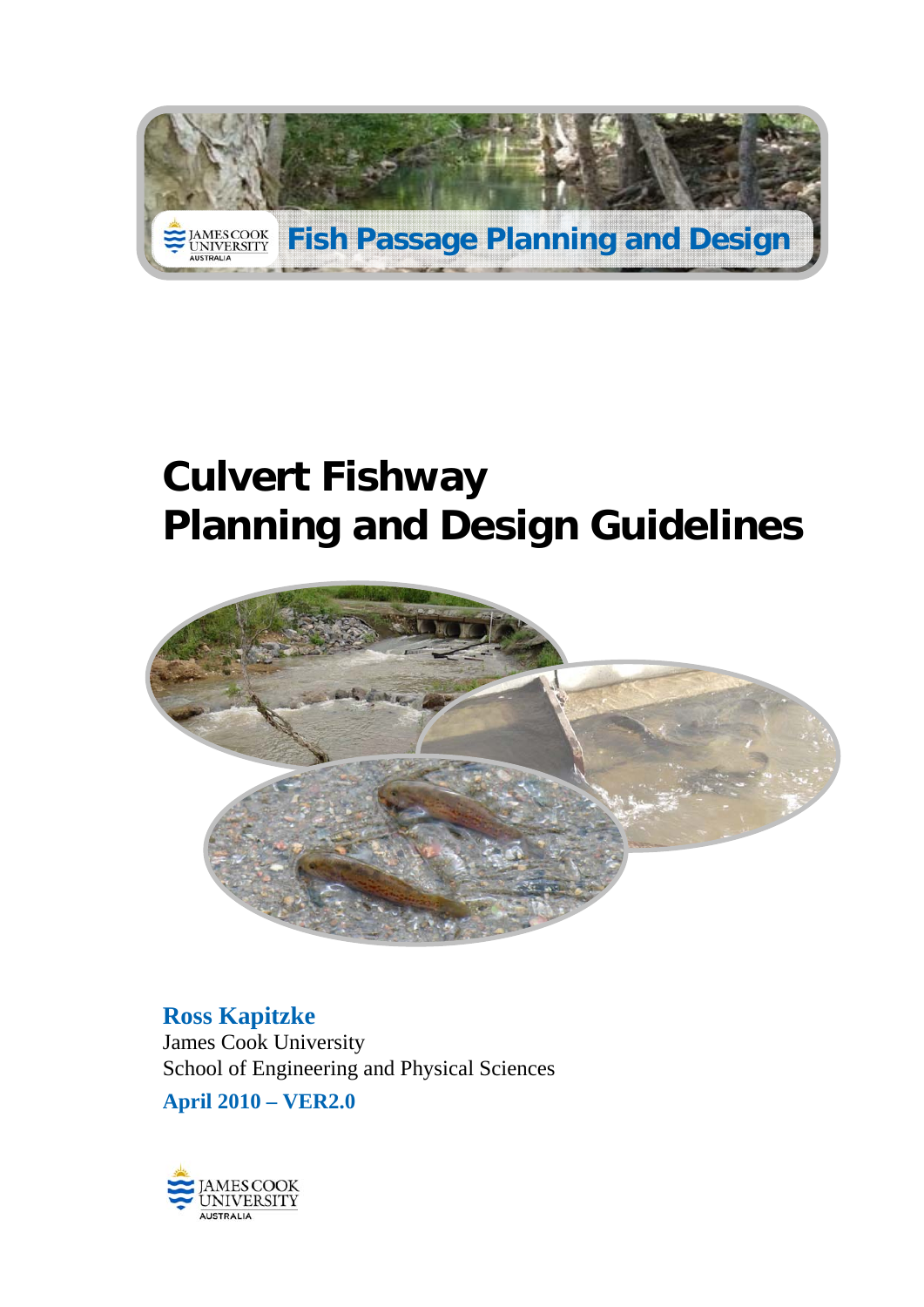# **Culvert Fishway Planning and Design Guidelines**

# **Ross Kapitzke**

James Cook University School of Engineering and Physical Sciences

**April 2010 – VER2.0**

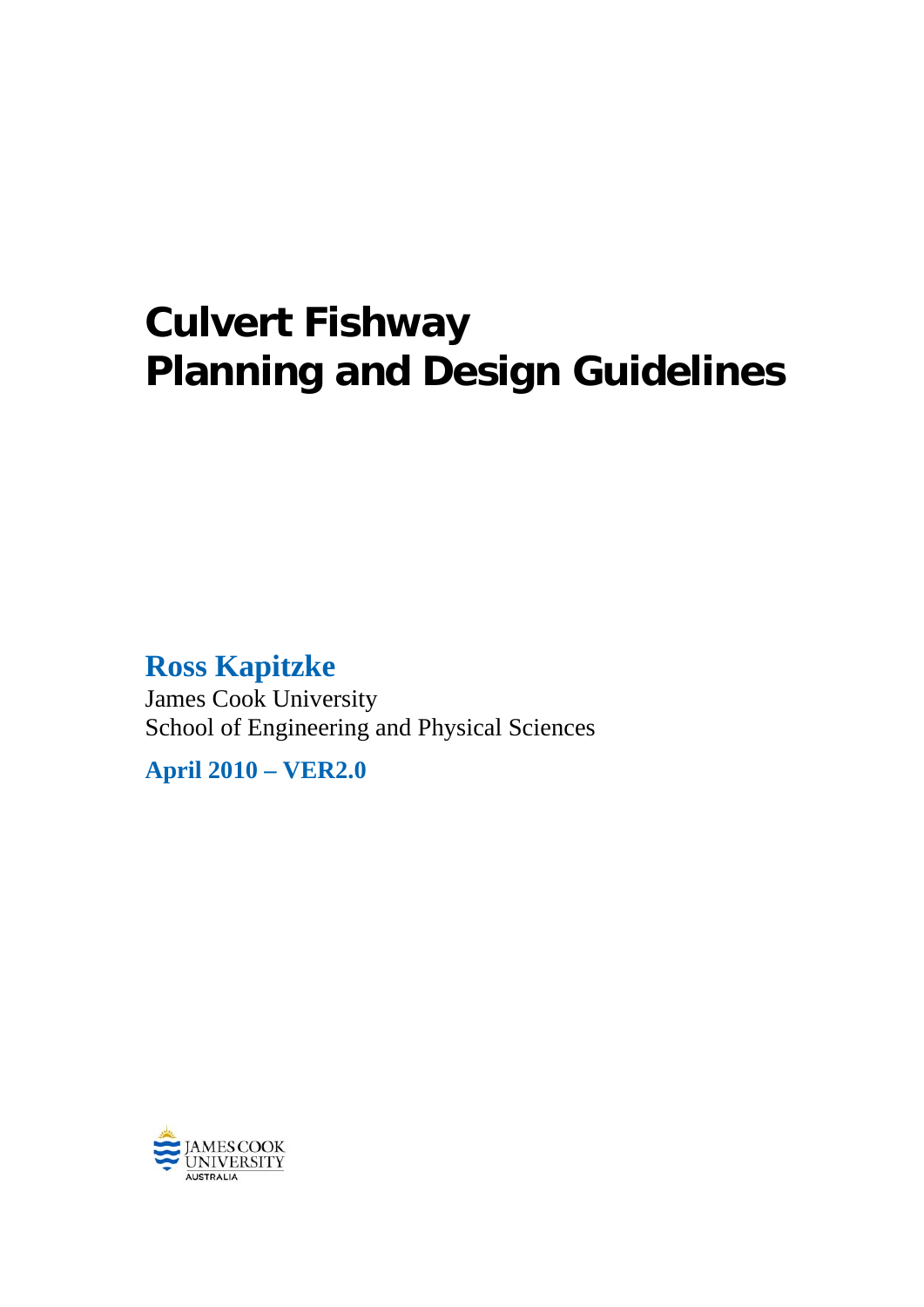© Ross Kapitzke 2010 First published 2010

This book is copyright. The Copyright Act 1968 permits fair dealing for the purposes of study, research, criticism or review. Although the whole work or individual Parts  $(A - I)$  may be downloaded for reference, any subsequent use is restricted to reproduction of selected passages constituting less than 10 % of the whole work, or individual tables or diagrams for fair dealing purposes. In each use the source must be properly acknowledged. Major extracts of the document may not be reproduced without written permission. Enquiries should be directed to the author.

| Author: | Kapitzke, I. R.                                       |
|---------|-------------------------------------------------------|
| Title:  | <b>Culvert Fishway Planning and Design Guidelines</b> |
| ISBN:   | 978-0-9806881-4-6                                     |

This book should be cited as:

Kapitzke, I.R. 2010, *Culvert Fishway Planning and Design Guidelines*, James Cook University, Townsville, Australia, available at www.jcu.edu.au/fishpassagedesign/

Published by: James Cook University Townsville Qld 4811 Australia http://www.jcu.edu.au/fishpassagedesign/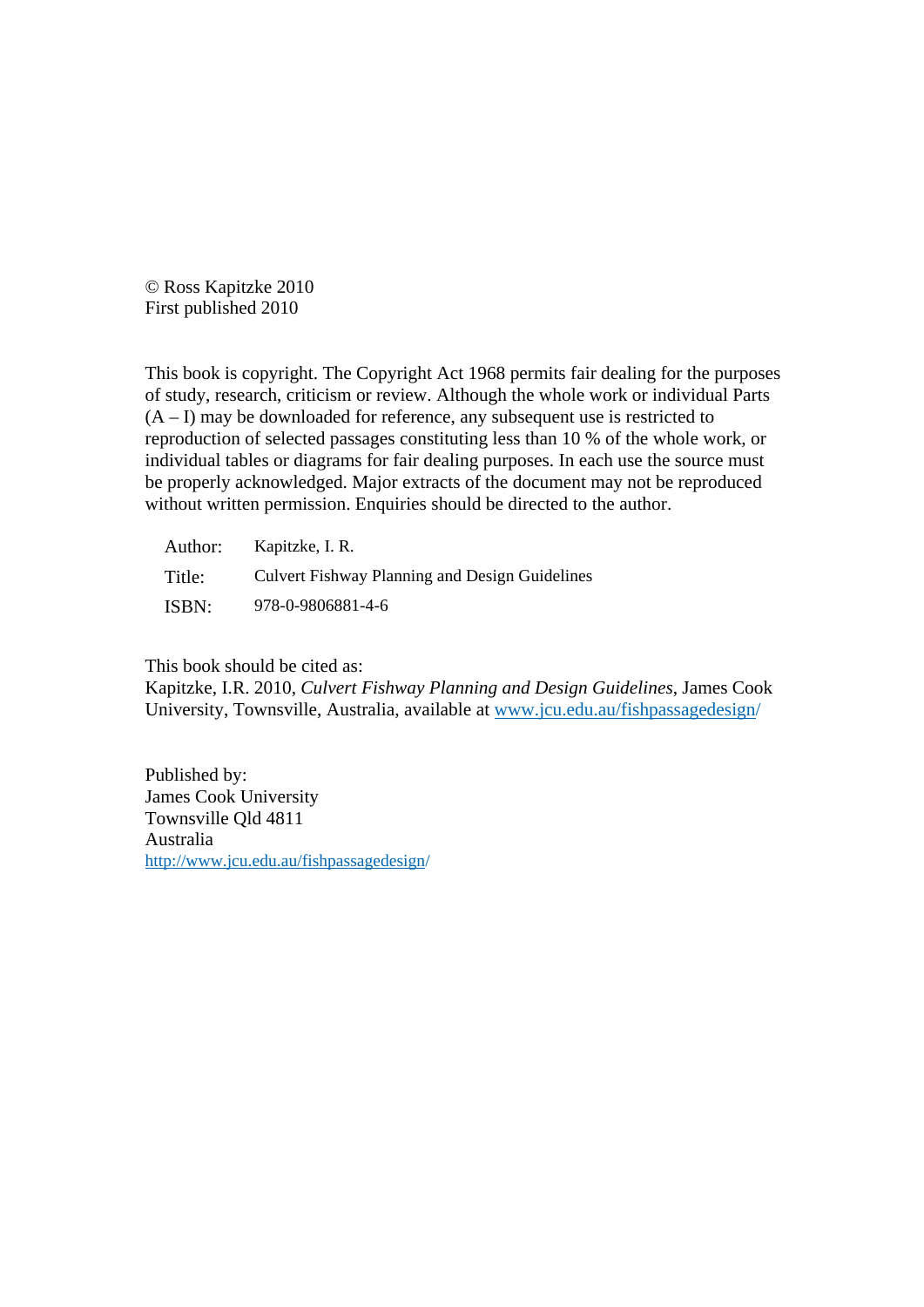### **James Cook University School of Engineering and Physical Sciences Culvert Fishway Planning and Design Guidelines**

#### **Contents**

**PREFACE DISCLAIMER ACKNOWLEDGEMENTS** 

### **PART A – ABOUT THESE GUIDELINES**

- 1 Purpose and scope
- 2 Fish migration barriers and provisions for fish passage
- 3 Outline of culvert fishway R & D program
- 4 Key knowledge gaps and ongoing R & D priorities
- 5 Using these guidelines for fish passage planning and design
- 6 Bibliography

#### **PART B – FISH MIGRATION AND FISH SPECIES MOVEMENT BEHAVIOUR**

- 1 Introduction
- 2 Freshwater fish, fish habitat and migration
- 3 Fish species movement behaviour
- 4 Design criteria for provision of fish passage
- 5 Bibliography

## **PART C – FISH MIGRATION BARRIERS AND FISH PASSAGE OPTIONS FOR ROAD CROSSINGS**

- 1 Introduction
- 2 Fish migration barriers at road-waterway crossings
- 3 Fish passage design approaches and fishway concepts
- 4 Fishway configuration options for road crossings
- 5 Application and characteristics of fishway components
- 6 Fish passage provisions at temporary road crossings
- 7 Bibliography

 *School of Engineering and Physical Sciences • Ross Kapitzke • fishways\A\_A\_A\_culvert fishway guidelines\_contents -/4/10* iii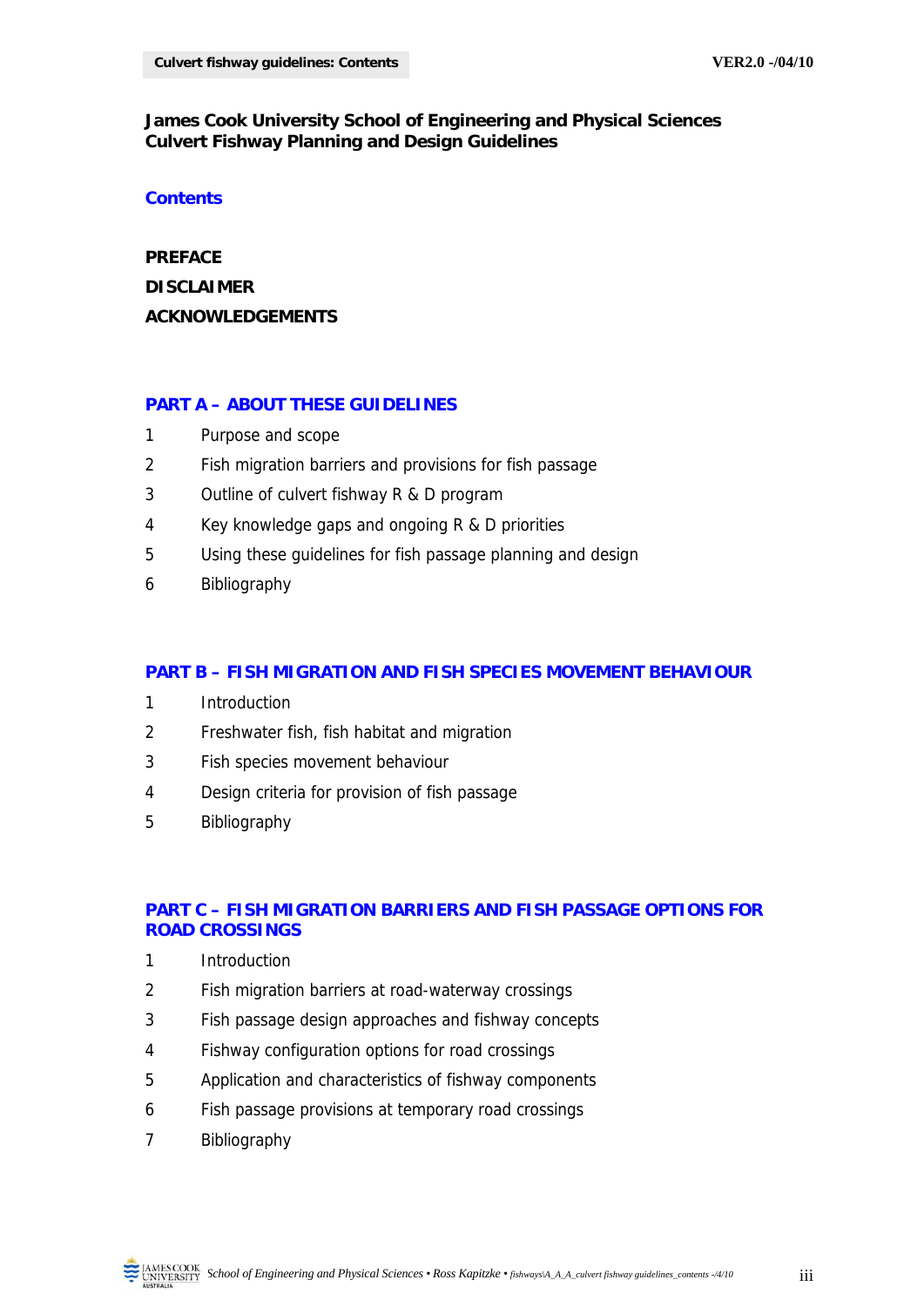#### **PART D – FISH PASSAGE DESIGN: ROAD CORRIDOR SCALE**

- 1 Introduction
- 2 Road corridor scale planning and design
- 3 Waterway character and fish habitat assessment
- 4 Fish species assessment and fish movement behaviour
- 5 Fish movement corridors and priority waterway crossings
- 6 Fish passage provisions at road-waterway crossings
- 7 Bibliography

#### **PART E – FISH PASSAGE DESIGN: SITE SCALE**

- 1 Introduction
- 2 Site scale planning and design
- 3 Waterway, habitat and fish species assessment
- 4 Road crossing and fish migration barrier characteristics
- 5 Objectives, criteria and constraints for fish passage design
- 6 Fish passage design and evaluation of options
- 7 Fishway detailed design and implementation
- 8 Bibliography

#### **PART F – BAFFLE FISHWAYS FOR BOX CULVERTS**

- 1 Introduction
- 2 Fish migration barrier problems at box culverts
- 3 Baffle fishway designs for box culverts and pipe culverts
- 4 Offset baffle fishway design for box culverts
- 5 Corner "EL" baffle fishway design for box culverts
- 6 Overall suitability of baffle fishway designs
- 7 Bibliography
- Appendix F1 Discovery Drive prototype offset baffle fishway
- Appendix F2 Discovery Drive prototype corner "EL" baffle fishway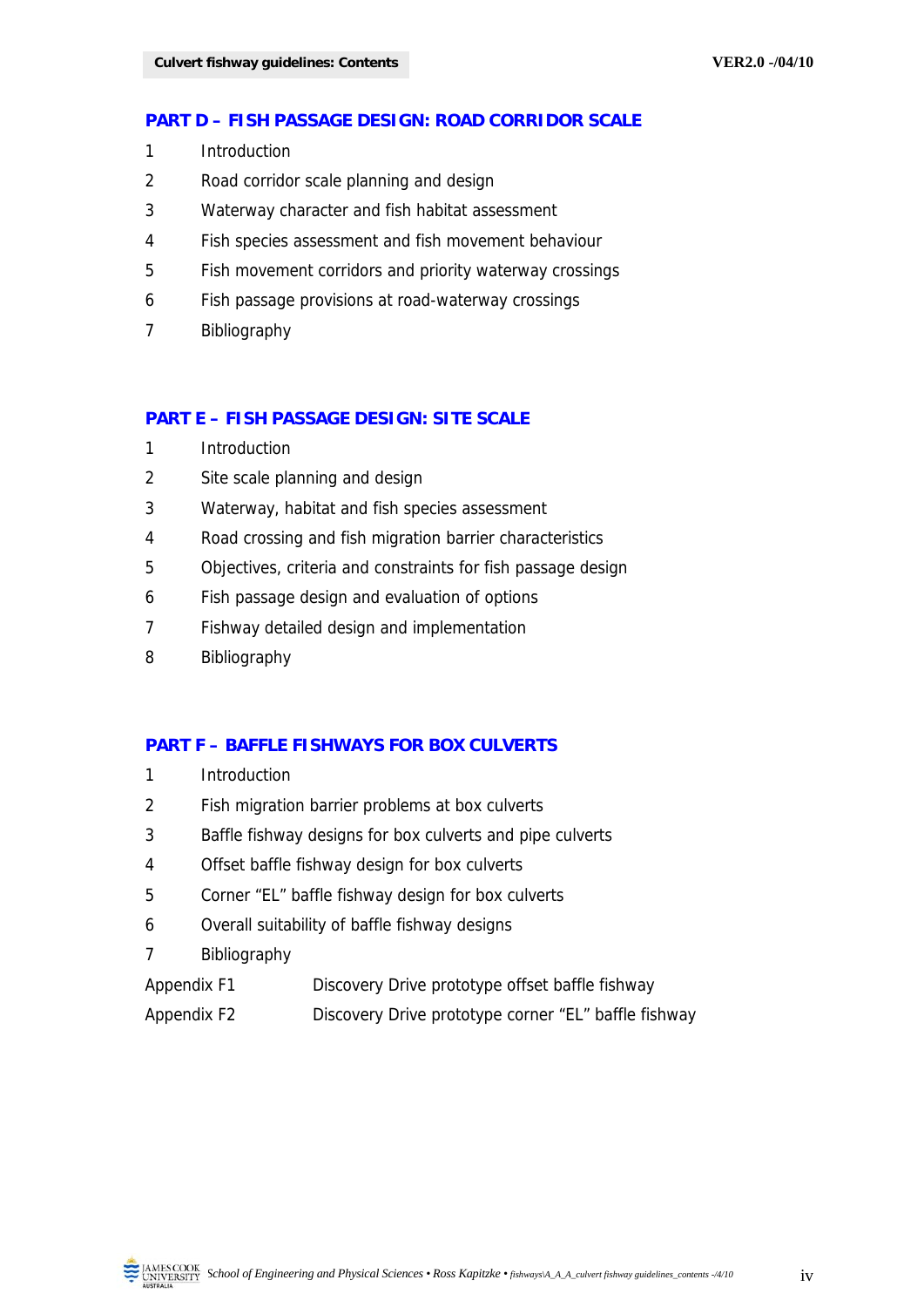#### **PART G – BAFFLE FISHWAYS FOR PIPE CULVERTS**

- 1 Introduction
- 2 Fish migration barrier problems and baffle fishway designs
- 3 Offset baffle fishway design for pipe culverts
- 4 Corner "Quad" baffle fishway design for pipe culverts
- 6 Overall suitability of baffle fishway designs
- 7 Bibliography

Appendix G1 Solander Road prototype offset and corner baffle fishways

#### **PART H – ROCK RAMP FISHWAYS FOR OPEN CHANNELS**

- 1 Introduction
- 2 Fish migration barrier problems in open channels
- 3 General aspects of rock ramp fishways
- 4 Rock ramp fishway design characteristics
- 5 Rock ramp fishway construction aspects
- 6 Overall suitability of rock ramp fishway designs
- 7 Bibliography
- Appendix H1 Douglas Arterial Road prototype rock ramp fishway
- Appendix H2 Solander Road prototype rock ramp cascade fishway

#### **PART I – DESIGN DRAWINGS FOR FISHWAY PROJECTS**

Appendix I1 University Creek prototype culvert fishways

Appendix I2 Bruce Highway Corduroy Creek to Tully box culvert and pipe culvert baffle fishways: Maunsell drawings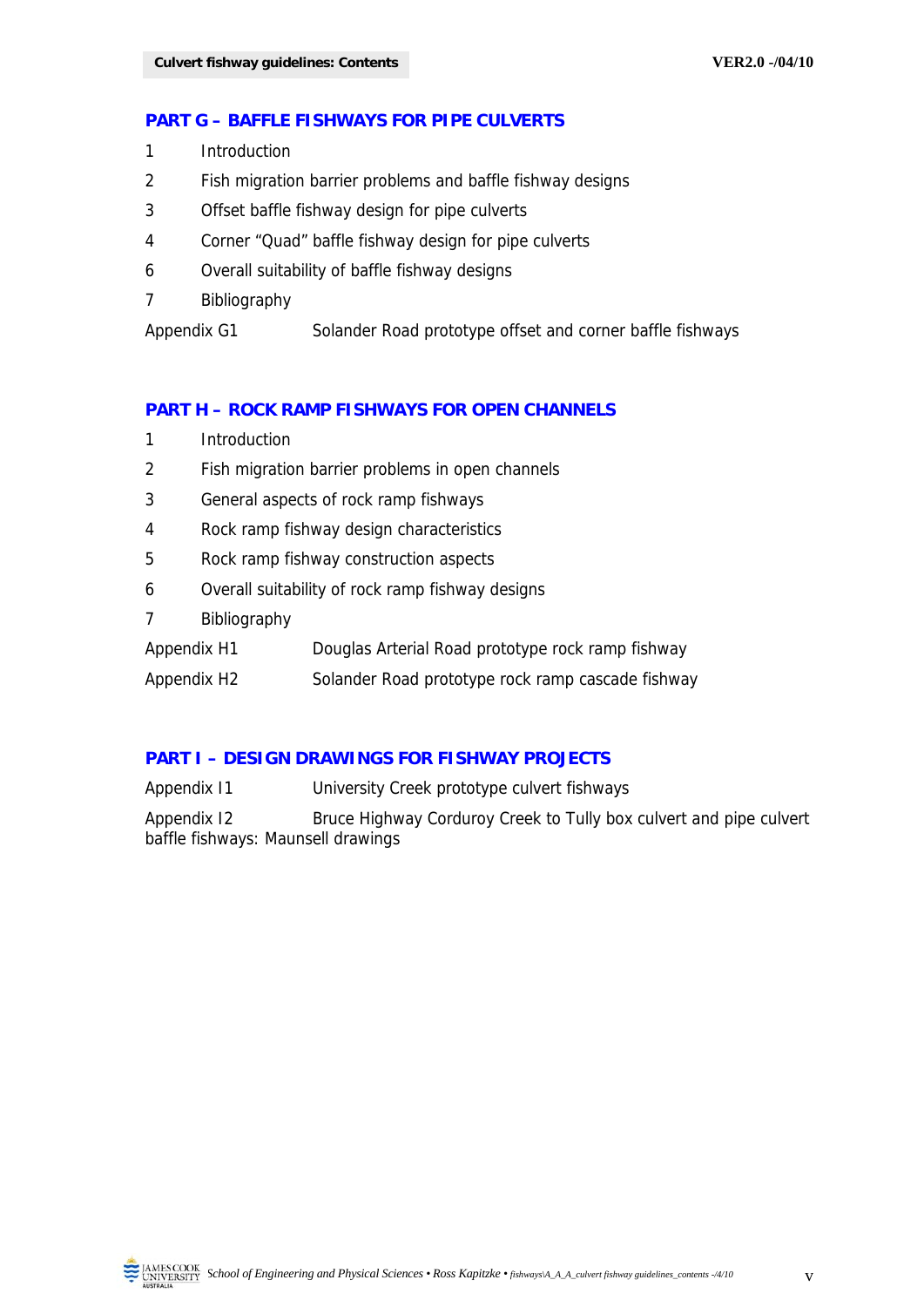#### **James Cook University School of Engineering and Physical Sciences Culvert Fishway Planning and Design Guidelines**

#### **PREFACE**

These *Culvert Fishway Planning and Design Guidelines*, which have been supported by the Queensland Department of Transport and Main Roads, are an important step toward improving aquatic fauna connectivity at road culverts and other waterway structures in Queensland and Australian streams. Migration of fish and other aquatic fauna is often obstructed at these structures by adverse hydraulic conditions such as high velocities, water surface drops and shallow water depth. Recent emphasis in ecosystem management and sustainable design solutions for road and waterway infrastructure has created much interest in planning and design for migration of aquatic, terrestrial and arboreal fauna. Provisions for fish passage are now being made through mitigation designs to overcome migration barriers in many new road and waterway projects and through remediation of migration barriers at existing drainage infrastructure.

As natural resource managers, environmental scientists and design engineers increase their interest in aquatic fauna connectivity and take account of fish passage requirements at road crossings and other waterway structures, they face the challenge of how best to incorporate fish passage provisions with other multipurpose design requirements relating to transport, drainage function, amenity and environmental values. Important questions posed by design practitioners and managers in these projects often include:

- how to integrate fish passage planning and design within other project activities
- which mitigation measures are appropriate to provide for fish passage in particular situations
- and how these measures are performing over time

These *Guidelines* address aquatic fauna connectivity aspirations and requirements for road and waterway projects, and present a framework for incorporating fish passage provisions within planning and design protocols for these projects. Solutions to fish migration barrier problems at road crossings and other waterway structures are examined using an ecohydraulics approach (founded on hydraulic laboratory testing, prototype facilities and field installations). Anticipated fish movement behaviour for the site and the hydraulic characteristics of the waterway structure and fish passage devices are considered in an integrated manner, and other multipurpose requirements are accounted for in design of the facility. Design solutions are conceptualised for Australian conditions, which are different in many respects to northern hemisphere conditions where many conventional culvert fishway practices have been developed.

The approach taken in the *Guidelines* is applicable to mitigation design, to address potential fish migration barrier impacts in new projects; and to remediation design, where fish passage provisions are made through retrofit of existing structures. A range of measures are outlined. Whilst bridges or arches are often recognised as the best solutions for aquatic fauna connectivity at road crossings, culverts equipped with appropriate fish passage devices can also offer many benefits. Depending on aquatic habitat and fish movement corridor values and other site characteristics, use of culvert fishways may preclude the need to adopt over-conservative and unnecessarily expensive designs using bridges. The suitability of culvert fishway facilities in meeting fish passage and other multipurpose design requirements can be demonstrated for numerous waterway types and structure configurations, and particularly for retrofit facilities.

The *Guidelines* recognise the need for ongoing design development and evaluation of fish passage facilities for road crossings and other waterway structures and for innovative solutions to address aquatic fauna connectivity barriers. The *Guidelines* do however caution against overly speculative attempts that may be unsubstantiated and potentially counterproductive. Unless grounded on sound theory and the practical application of hydraulic and ecological principles, these innovative approaches will not provide robust solutions to fish passage requirements.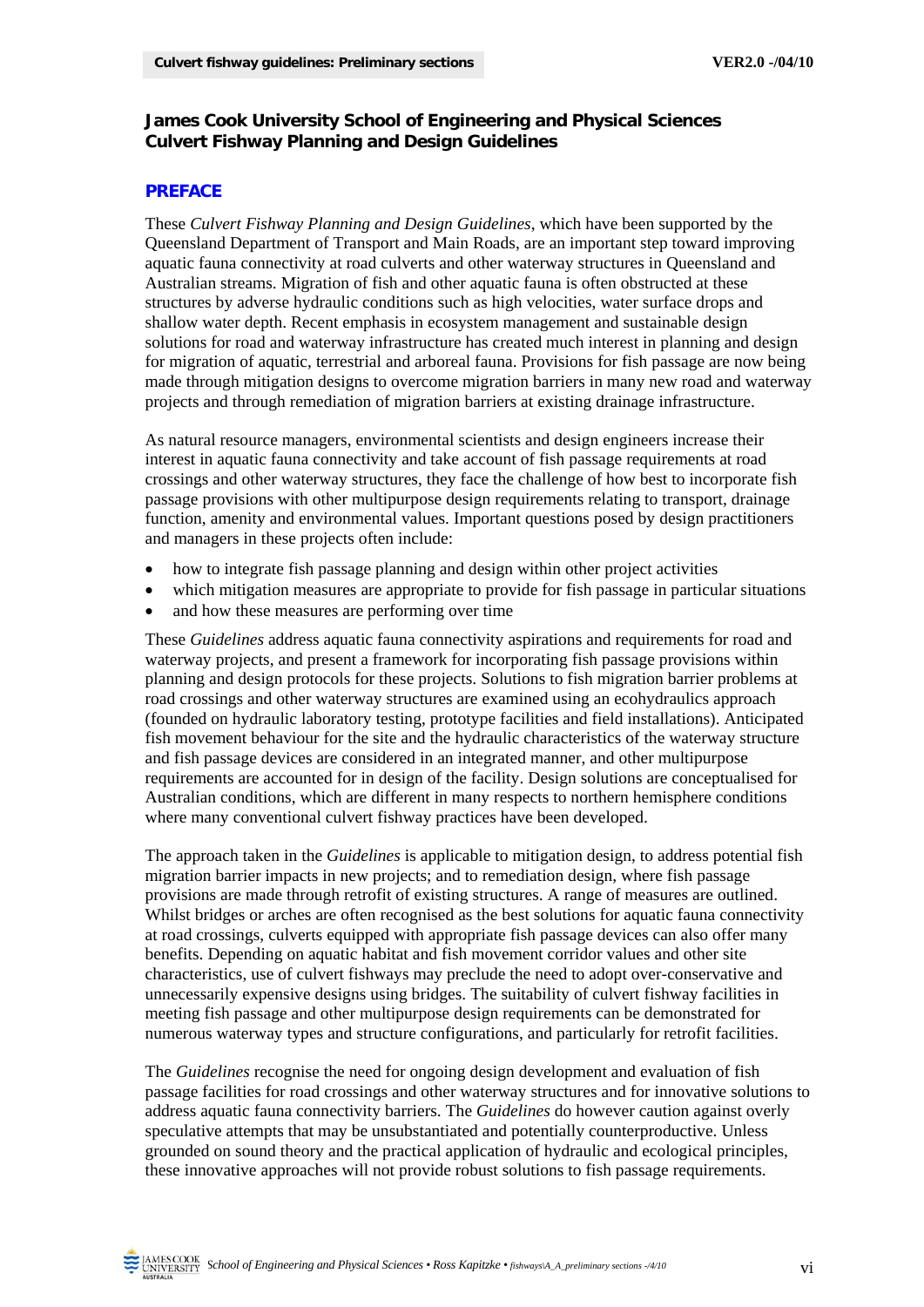At this point in the environmental "journey" towards sustainable infrastructure design and provisions for aquatic fauna connectivity at road crossings and other waterway structures, very few dead ends and blind gullies have so far been encountered, and enthusiasm for success has not been dulled by the burden of failure. Culvert fishway "technology" for Australian waterways is still in an embryonic stage, and it is hoped that these *Culvert Fishway Planning and Design Guidelines* will enthuse and greatly assist road designers, waterway managers, environmental officers and scientists in identifying and meeting the needs for aquatic fauna connectivity, and in providing successful mitigation measures to address fish passage for road and waterway projects.

#### **DISCLAIMER**

These *Guidelines* are intended for use in linear infrastructure projects (e.g. roads, railways), and waterway and drainage projects involving road and other small waterway structures in Queensland and other parts of Australia. This encompasses projects undertaken by or for the Queensland Department of Transport and Main Roads (DTMR), and by other transport agencies, local authorities, government agencies, consultants and contractors. The *Guidelines* may be used as a guide to fish passage planning and design for waterway structures other than road crossings. Whilst they have been developed primarily for road-waterway crossings in coastal Queensland, the material will also be mostly relevant to other structures and for other regions in Australia.

The *Guidelines* are not intended to be a code, design standard or regulation for fish passage provisions in road or waterway projects undertaken by transport agencies or other organisations. Users should make their own site-specific evaluation, testing and design arrangements, and should obtain their own specialist advice and input. Use of the *Guidelines* requires professional interpretation and judgement, and appropriate design procedures and assessment must be applied to suit the particular circumstances under consideration. The adoption of these *Guidelines* will not necessarily guarantee compliance with any statutory obligations, or meet legislative or policy provisions for Queensland Department of Transport and Main Roads, local authorities or other agencies. There may be situations where the *Guidelines* are not applicable or where other regulations take precedence, and users should make their own assessment of these requirements.

The *Guidelines* have been prepared from existing technical material; from research and development studies involving field prototype, hydraulic laboratory modelling, and case study projects; and from conceptual design input by the author. The environmental assessment techniques and the fish passage technology outlined are in an early stage of development, and should be applied with due consideration to their suitability. Although the author and sponsoring organisation have endeavoured to verify that the methods and recommendations contained are appropriate to road-waterway crossings in Queensland, the material presented cannot fully represent conditions that may be encountered for any particular project.

The document does not contain a comprehensive statement of legal obligations, including the legal obligations applying to concerned parties, and users should seek legal advice on these matters if needed before acting upon the recommendations. The document does not provide detailed costing advice and users should obtain relevant professional advice on project costs.

While every effort has been made to ensure the accuracy and completeness of information presented in these *Guidelines*, James Cook University and Queensland Department of Transport and Main Roads accept no liability or responsibility for the user, any other person or entity who suffers any loss or damage caused, directly or indirectly, by their adoption and by use of the methods and recommendations of the *Guidelines*. This shall include, but not be limited to, any interruption of service, loss of business (including any anticipatory profits) or consequential damages; requirements for fish passage and aquatic habitat enhancement of the stream; transport and drainage functions of the road crossing; or avoidance of environmental harm or nuisance.